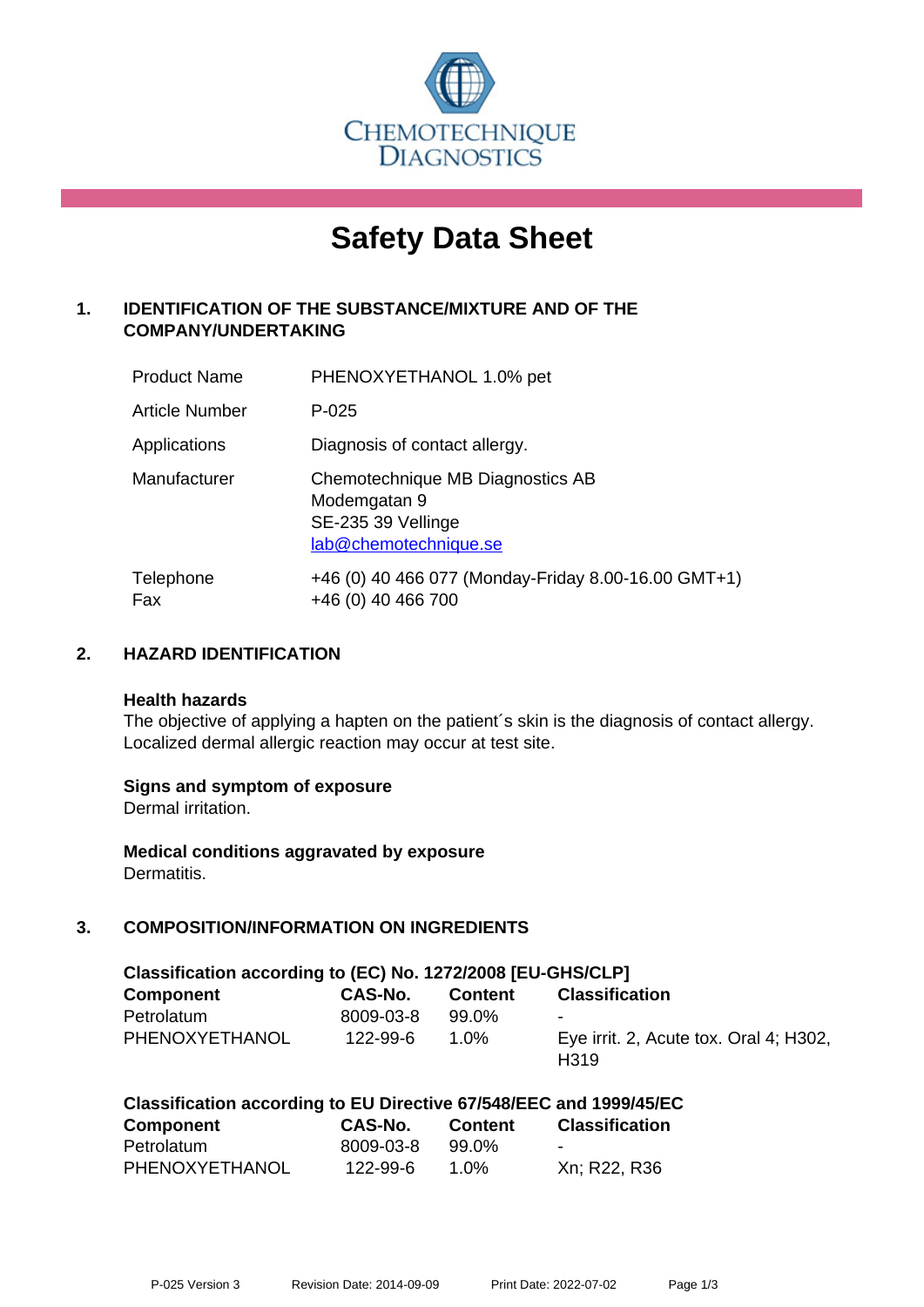# **4. FIRST AID MEASURES**

# **Emergency and first aid procedures**

Obtain medical attention.

# **5. FIRE-FIGHTING MEASURES\***

## **Suitable extinguish media**

CO2, powder or water spray. Fight larger fires with water spray or alcohol resistant foam.

# **For safety reasons unsuitable extinguishing agents**

Water with full jet.

# **Special protective equipment for fire-fighters**

Wear self-contained respiratory protective device. Wear fully protective suit.

\*Data is shown for petrolatum only

# **6. ACCIDENTAL RELEASES MEASURES**

**Steps to be taken if material is released or spilled** Contain and place in a closed container.

# **7. HANDLING AND STORAGE**

**Precautions to be taken in handling and storage** Store dark at 5-8°C. Avoid extended exposure to light. FOR EXTERNAL USE ONLY.

# **8. EXPOSURE CONTROLS/PERSONAL PROTECTION**

**Respiratory protection** Not required.

**Ventilation** Local exhaust.

**Protective gloves** Disposal gloves.

#### **Eye protection** Not required with normal use.

# **Work/Hygienic practices**

Wash hands after each use.

# **9. PHYSICAL AND CHEMICAL PROPERTIES**

Odour **Odourless** 

Appearance Ivory White Semi-solid

Melting point\* 50-55° C Flash point\*  $>100^{\circ}$ C

Boiling point\* No data available